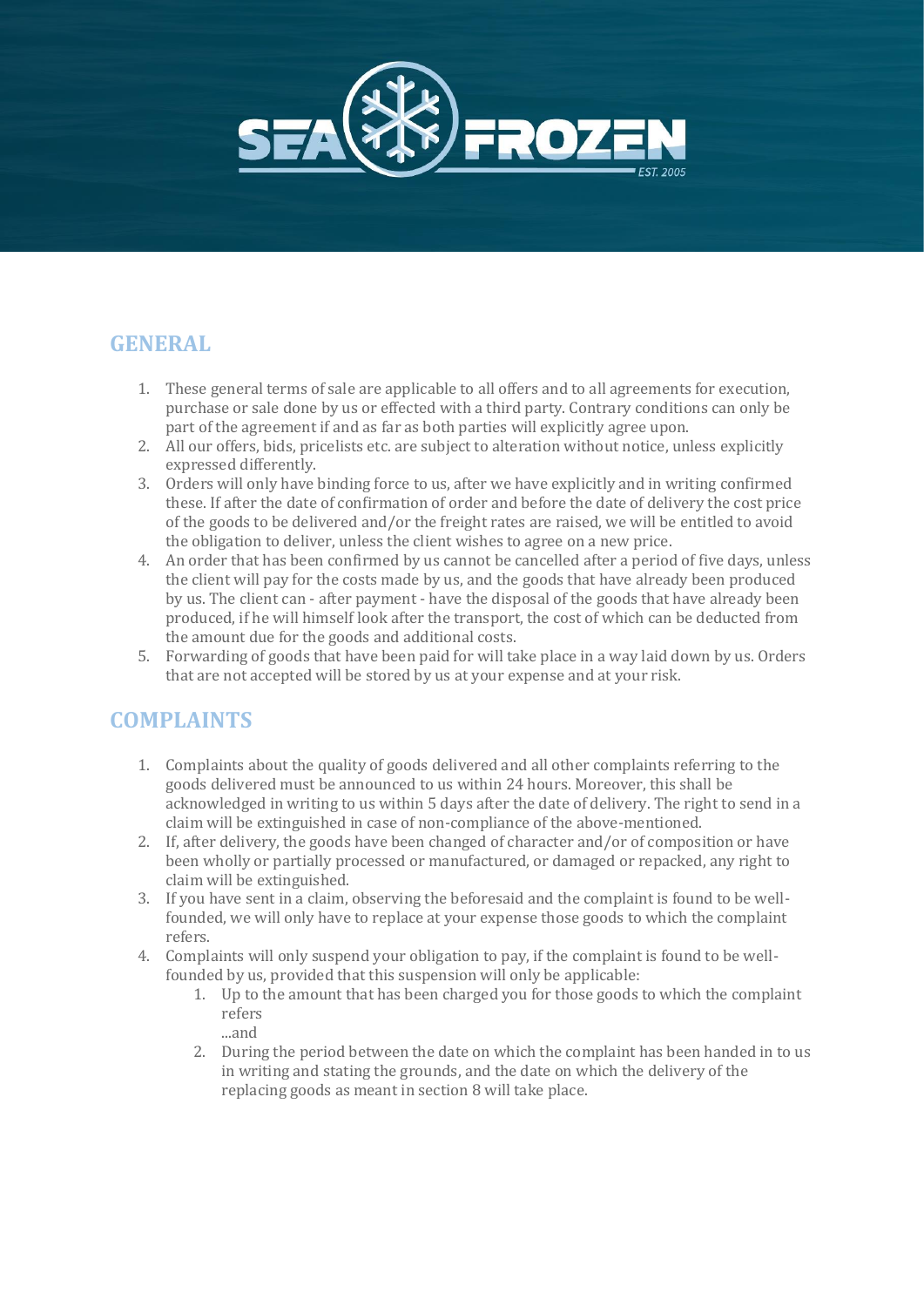#### **RETURNS**

1. Returns are not allowed without our explicit previous written consent.

#### **PAYMENTS**

- 1. Payments must take place within 30 days after invoice date, nett cash by a transfer order to a banking account number as mentioned on the invoice.
- 2. In the case that an order will be carried out by instalments, we will be entitled to charge payment for the instalment deliveries before carrying out the next instalment deliveries.
- 3. If an invoice has not been entirely paid within 30 days after invoice date, an interest will be chargeable of one per cent a month about the amount due on and from the date on which the period of 30 days has expired. Part of a month will in this matter be counted as full months.
- 4. If after having been urged upon this you would fail to satisfy your obligation to pay during a period of time to be determined by us, we will be entitled to have the collection of accounts undertaken by a third party on your account and risk, or to wholly or partially annul the agreement without any further giving notice of default and/or judicial proceedings and/or to claim damages.
- 5. If on whatever ground you will have a counter claim against us, you will have to renounce the right of compensation of your claims with your obligation(s) against or towards us.
- 6. If a term of payment has been agreed upon different from section 11, the payment will have to take place within the otherwise arranged period of time and section 15 will be in force comfortably to this term.
- 7. If fullfilment of our obligation of delivery cannot in reason be demanded by us, caused by strikes, measures taken by the Government, or if ancillary industries cannot carry out orders in time or in a proper way, and/or caused by circumstances beyond our control or that have not been able to foresee, we will be entitled to suspend the delivery during a reasonable period of time, to be determined by us, without being liable for any damages if- caused by beforesaid circumstances - the fullfilment of our obligation of delivery should be delayed for more than 18 months, both parties will - without judicial interference - be entitled to annul the agreement by written notice to the other party, as far as it has not yet been carried out by us at that moment.

# **RESERVATION OF PROPERTY**

1. All goods delivered to customers by foresaid Sea Frozen BV will remain property - as far as they keep quality - until being paid for. Until complete payment has been received by beforesaid - Sea Frozen BV, the customer will only be holder of the goods delivered by Sea Frozen BV. In that case, the customer will only act as holder under onerous title with all amenities and burdens attached to this by the Law.

# **LIABILITY**

- 1. You will be liable for all damages and will indemnify us against any liability of third parties with reference to compensation for damages in and far as:
	- 1. This damage has been caused by your inexpert use and/or your inexpert storage of the goods delivered.
	- 2. You have not stored and/or re-delivered the delivered goods in our original, unchanged package as sent by us.